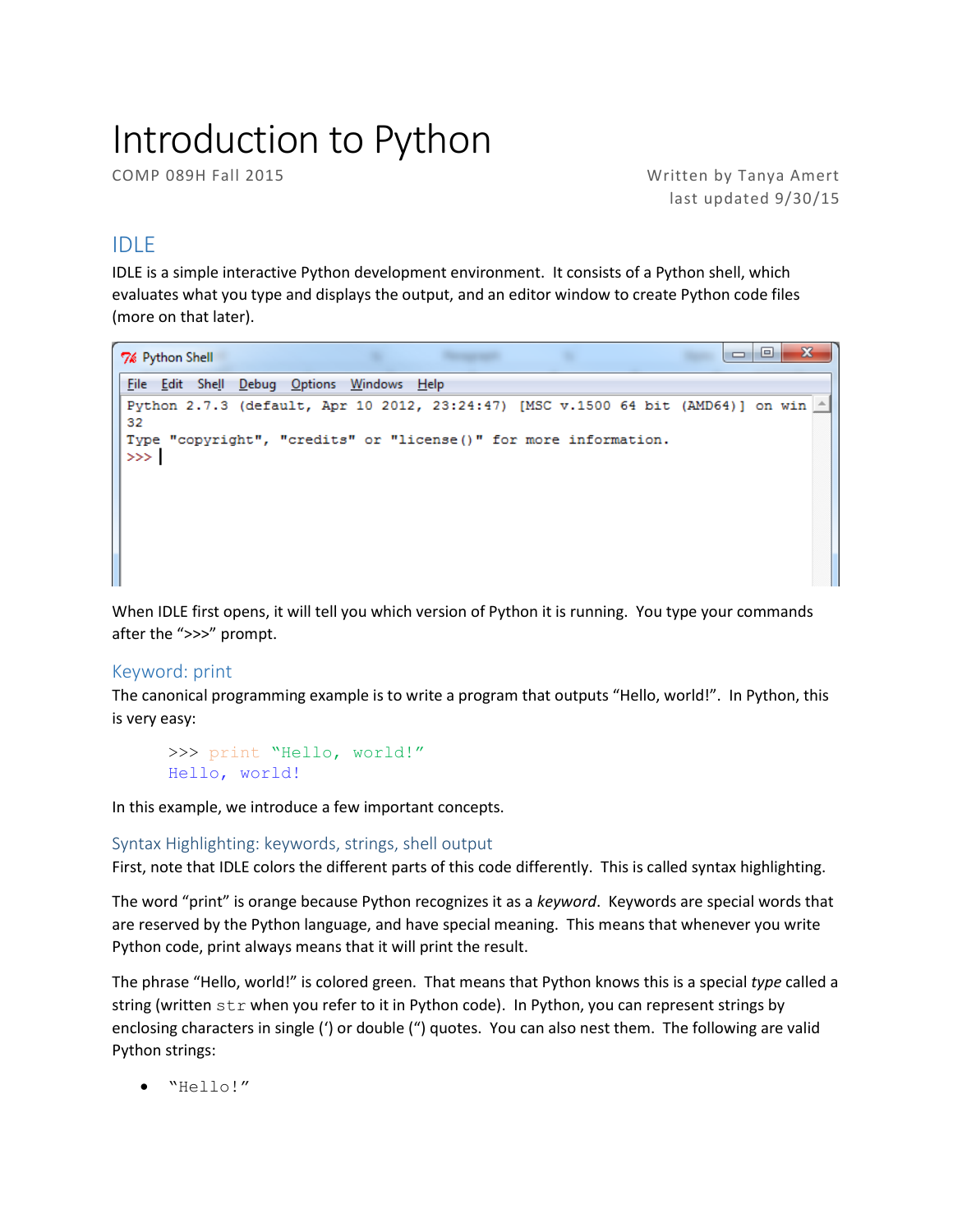- $\bullet$  'Hi!'
- "I really like 'Python'!"

Finally, the result, "Hello, world!", is colored blue. This means that it is the result displayed in the shell. (There are other uses for blue in IDLE, but we won't be covering them in this class. Look up the keyword "class" and Object Oriented Programming if you're curious.)

#### Types: str, int, float

So far, we have introduced a *type* called str. In addition to using strings in print statements, you can also concatenate them together:

```
>>> print "Hello," + " world!"
Hello, world!
```
There are many other types in Python. For example, two more basic types are *int* and *float*. These store integers and floating-point numbers, respectively.

We can use the print statement with ints and floats as well:

```
>>> print 4
4
>>> print 6.
6.0
>>> print 2.3914
2.3914
```
In this example, 4 is an int and 6. and 2.3914 are floats.

We can also combine ints and floats. In Python, combining two ints gives an int result, but combining an int and a float or two floats gives a float result. For example:

```
>>> print 4 + 6
10
>>> print 6. - 3
3.0
>>> print 2 * 10.0
20.0
>>> print 2 / 10.0
0.2
>>> print 7 % 2
1
>>> print 2 ** 3
8
```
However, not all results are you might expect: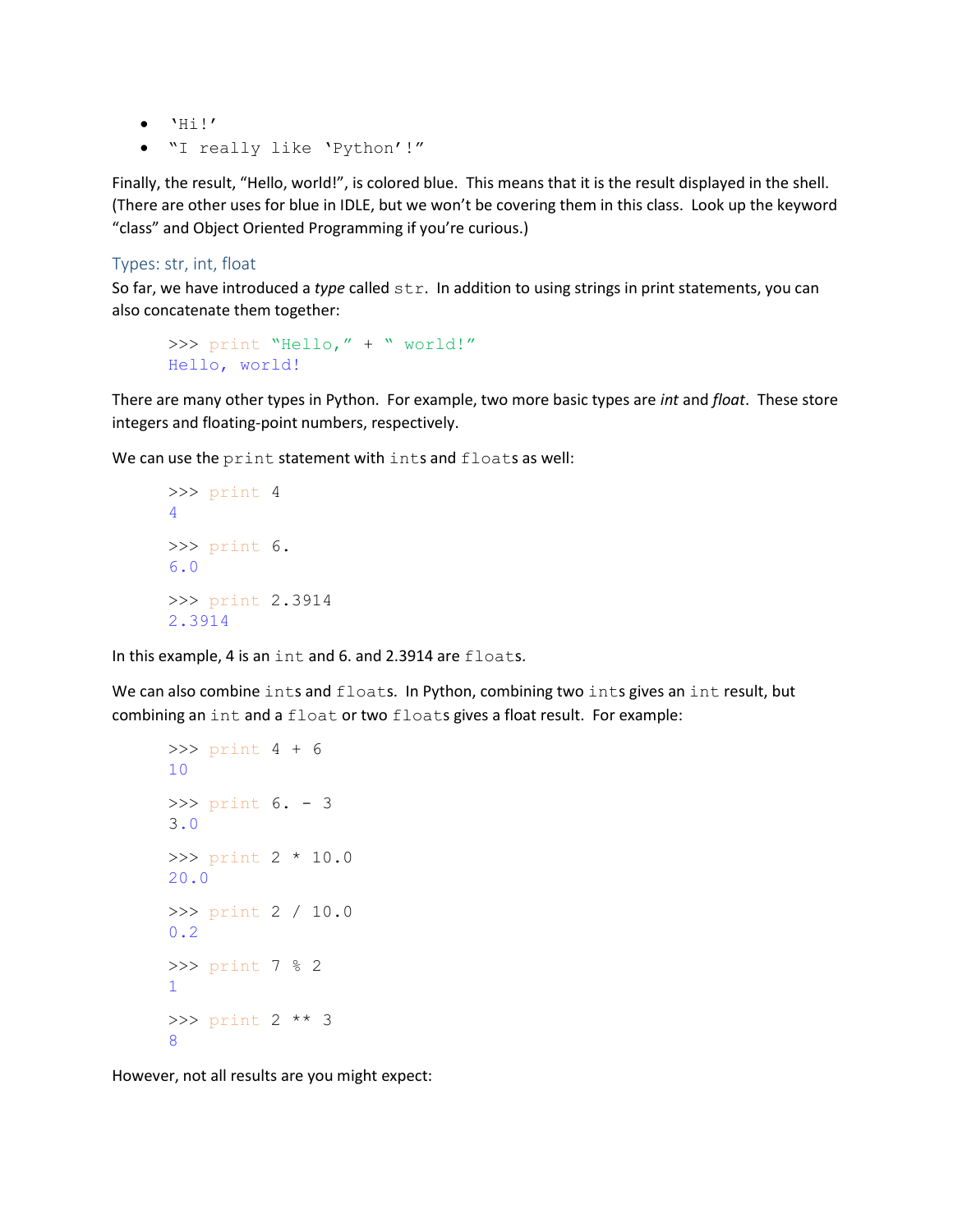```
>>> print 2 / 3
\Omega
```
The result of an int divided by an int is an int, so Python *rounds this down*. This can lead to very unexpected behavior, so if you're doing a division, it's good to make sure either the numerator or denominator is a float.

# Variables

So far, all of our computations have been very simple. However, sometimes you want to re-use values, and to do that you need to store them in *variables*. You can use a variable similar to how you would in algebra. You give it a name, store a value in it, and you can use or change that value later.

In Python, you create or update a variable using  $=$ , with the name on the left and the result on the right:

```
>> a = 2
>>> print a
2
>> b = 5
>>> print a + b
7
```
In some other programming languages ("statically-typed" languages), you have to keep a variable the same type for its entire lifetime. Python is a "dynamically-typed" language, so you can change the type of value stored in the variable:

```
\gg someVar = 2
>>> print someVar
2
>>> someVar = "Why hello there"
>>> print someVar
Why hello there
```
#### Variable Names

Like many other languages, there are some restrictions on what you can name your variables. Variable names must:

- be at least one character long
- contain only A-Z, a-z, 0-9, and  $\_$
- not start with a number
- not be a keyword

Similar to the last bullet point, there are some other names in Python that are not keywords, but are reserved. It is generally a bad idea to have variable names of the form \_\_stuff \_\_\_ (note the double \_, not just single ), because Python can make those keywords in the future. Finally, by convention, Python variable names do not usually start with a capital letter.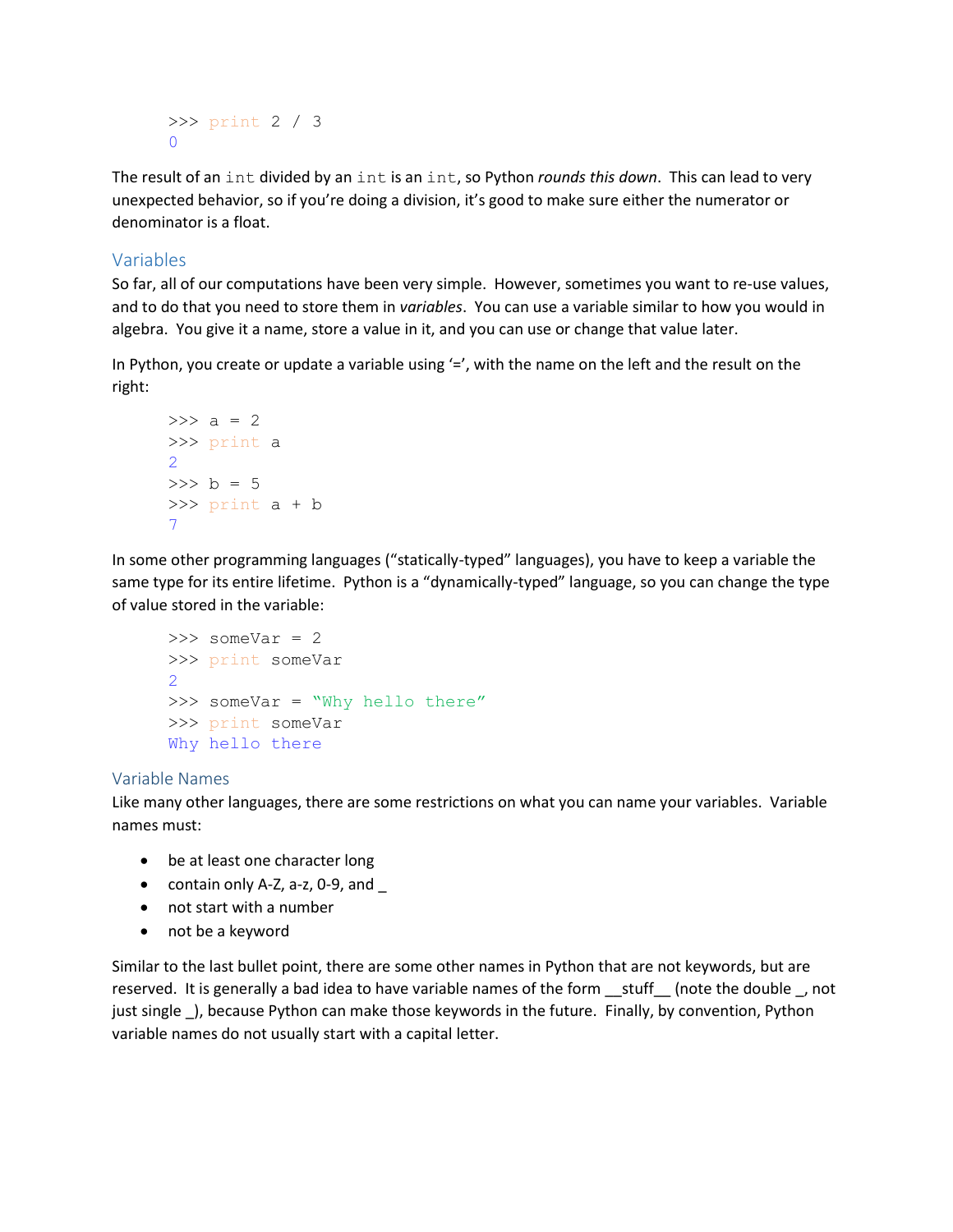# Getting user input

Python provides some handy functions for getting user input. In Python 2.x, there are two choices, input and raw input. We will only use raw input, because it always returns a str. (The function input *evaluates* its input, which can be very dangerous if you're not careful. We will not use that function in this course.)

Side note: Python 3.x only provides a single function called input, which behaves like Python 2.x's raw input function.

Here is an example using raw input:

```
>>> favoriteColor = raw input ("What is your favorite color? ")
What is your favorite color? teal
>>> print "Your favorite color is", favoriteColor
Your favorite color is teal
```
This example introduces a few new concepts, which we go into below.

## Functions

In this example, raw\_input is colored purple. This is because it is a *function* that is built-in to Python. This means it's also a good idea not to name your variables anything that turns purple – it already has a meaning and you'll get some weird behavior! (See<https://docs.python.org/2/library/functions.html> for a full list of built-in functions.)

You can *call* a function by putting parentheses after its name. The inputs to the function go inside those parentheses, and are called the *arguments* or *parameters*. The function raw\_input only takes one input, an optional parameter. You can see this in the documentation:

#### $raw input([prompt])$

If the prompt argument is present, it is written to standard output without a trailing newline. The function then reads a line from input, converts it to a string (stripping a trailing newline), and returns that. When EOF is read, **EOFError** is raised. Example:

 $>>$ 

```
>>> s = raw input('-->')--> Monty Python's Flying Circus
\gg s
"Monty Python's Flying Circus"
```
The [] around prompt mean that it's optional. If you don't give any arguments to raw\_input it just gives an empty line for you to enter your input.

```
>>> favoriteColor = raw input()
teal
```
Also note the space at the end of the input "What is your favorite color? ". Without the space, there is no space between the prompt and your answer, so it's nice to add the space for usability.

#### Printing multiple values

The print keyword can take in multiple values, separated by commas. It creates a string from the values, and puts a space wherever you had commas separating values.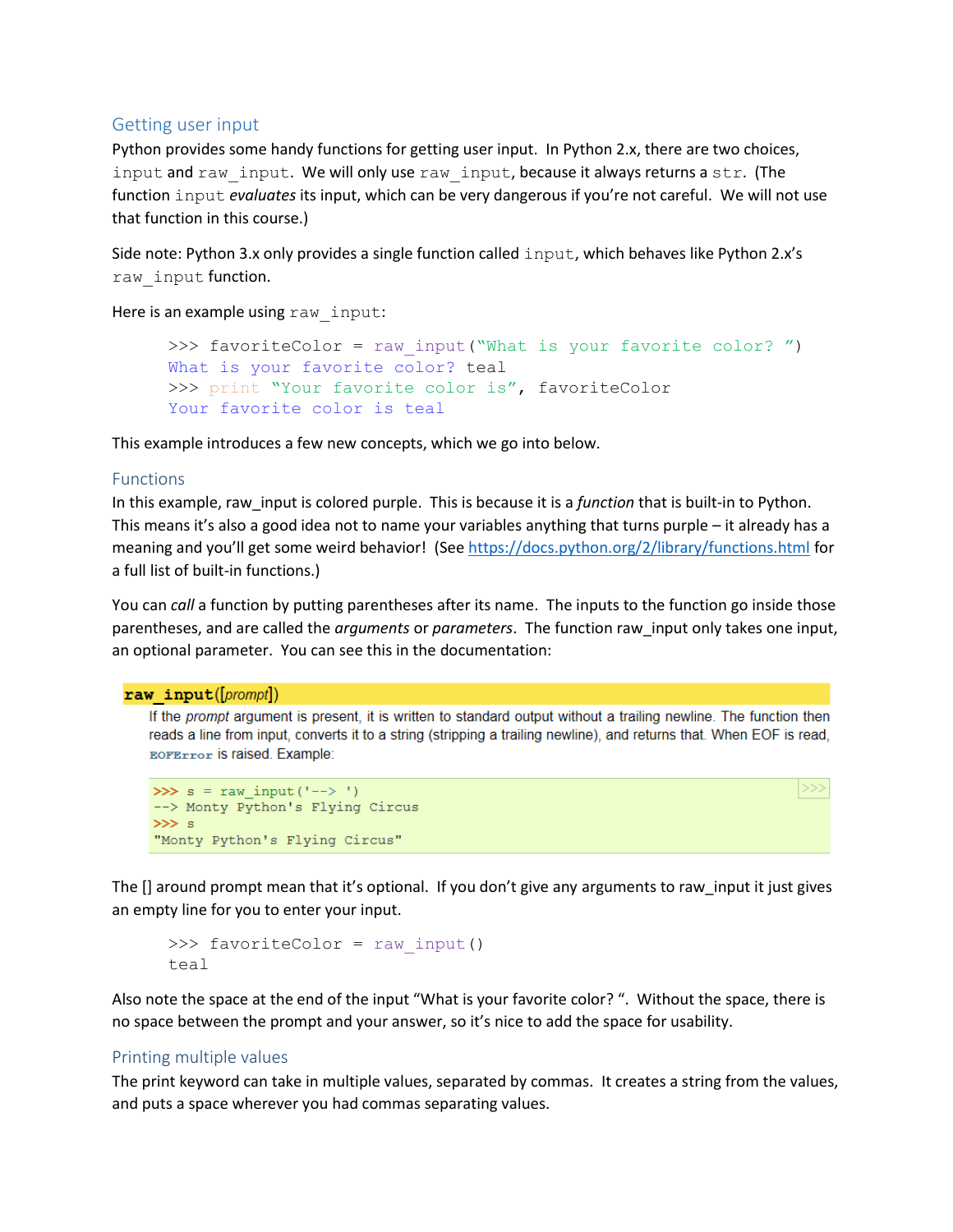>>> print 4, 2, 9 4 2 9

If you don't want spaces, you can use the built-in function  $str$  to change the value to a string and then *concatenate* the strings using the + operator.

```
>>> print "a" + str(1) + "b" + str(2)
a1b2
```
# Creating a .py file

If you want to save your work in IDLE, you can create a .py file. From the shell, go to File -> New Window, or type Ctrl-N. You can type your code here and save it, but **make sure you enter .py as the file extension**. Historically, IDLE has not been great about this and won't give your file an extension, so you don't get syntax highlighting (the colors).

```
\overline{\phantom{a}} \overline{\phantom{a}}x
7% *Untitled*
File Edit Format Run Options Windows Help
 # Python example: echo, echo
                                                                                                        \DeltafavoriteColor = raw_input("What is your favorite color? ")
print "Your favorite color is", favoriteColor
```
When you are done with your program, go to Run -> Run Module (or hit F5), save your file (don't forget to make the extension .py!), and it will run.

| File name: echo.py            |  |
|-------------------------------|--|
| Save as type: All files (* *) |  |

If you don't have an open Shell window, IDLE will open a new one for you: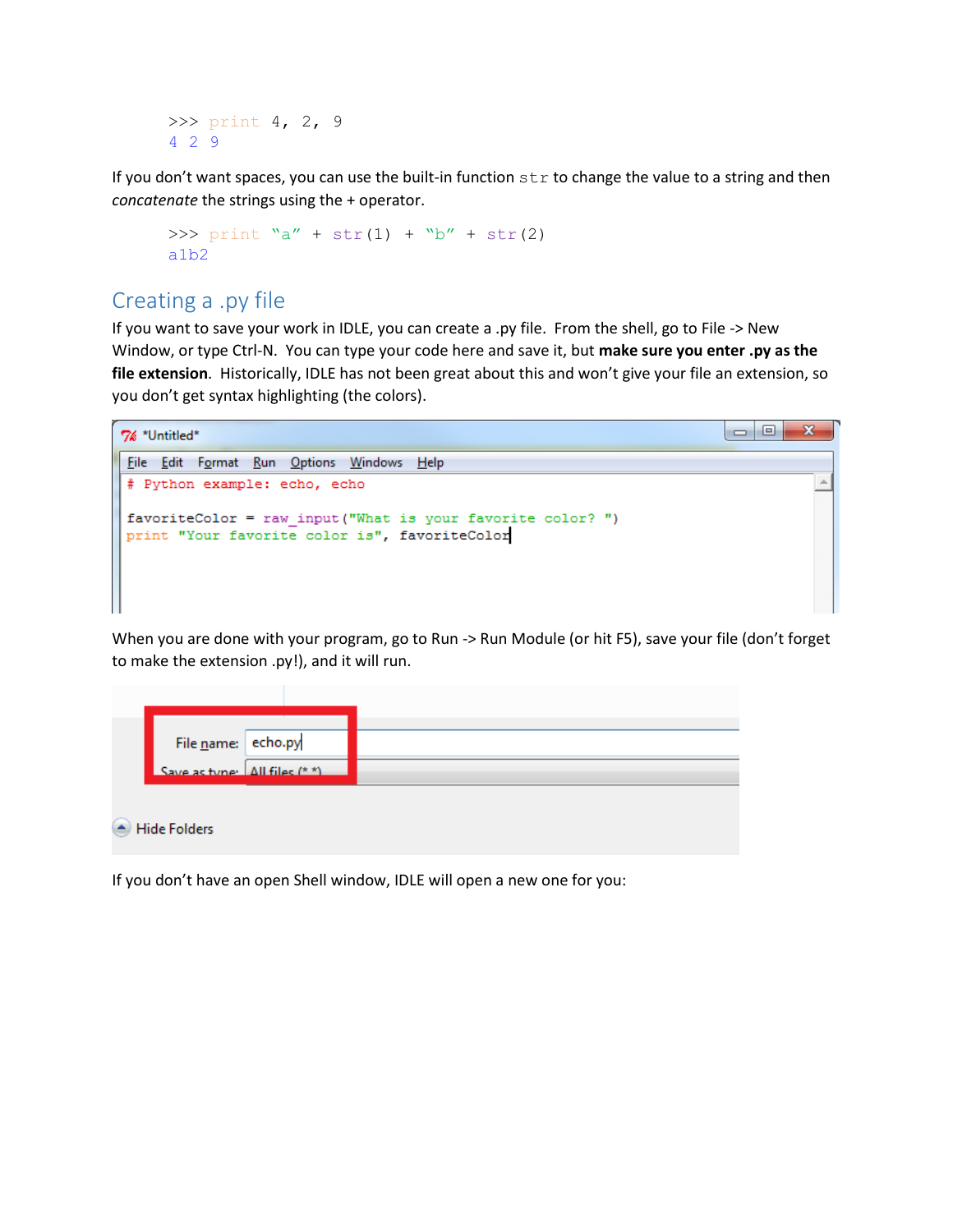```
\Box-23
76 Python Shell
                   CONTRACTOR
                                       REPORT FOR THE VIOLATICS
                                                  SERVICE
File Edit Shell Debug Options Windows Help
Python 2.7.3 (default, Apr 10 2012, 23:24:47) [MSC v.1500 64 bit (AMD64)] on win
32
Type "copyright", "credits" or "license()" for more information.
\ggWhat is your favorite color? red
Your favorite color is red
>>
```
Note the "RESTART" – if you had an open Shell window, whatever session you had in the Shell is discarded (i.e. your variables are gone), so keep that in mind.

## Comments

You might notice, at the top of the file there is a line of red text. Any line that starts with # in Python is a *comment*. This line is not code that gets run, and it is helpful for any readers of your code (including yourself!) to include comments. You can put a comment at the top of a file saying what the file is for, or above or at the end of a line of code saying what it does.

You probably won't want to comment every line, but it is better to start out over-commenting and tone it down over time than to never comment and chance having hard-to-understand code.

```
\Boxe
7% echo.py - D:/My Documents/UNC/COMP 89H/echo.py
File Edit Format Run Options Windows Help
# Python example: echo, echo
                                                                                         \overline{a}# COMP 89H
# Ask the user's favorite color, and put the String result
# in a variable
favoriteColor = raw input ("What is your favorite color? ")
print "Your favorite color is", favoriteColor # woot printed!
```
# Printing, again

Make sure you remember the print statement in your .py file if you want to see any output in the Shell window. In the Shell, you could skip the print and it would just tell you the result. In .py files, it's your job to specify what you want to see as output.

# **Conditionals**

You might want your program to take certain actions depending on some *condition*. Here we introduce the concept of *conditionals*.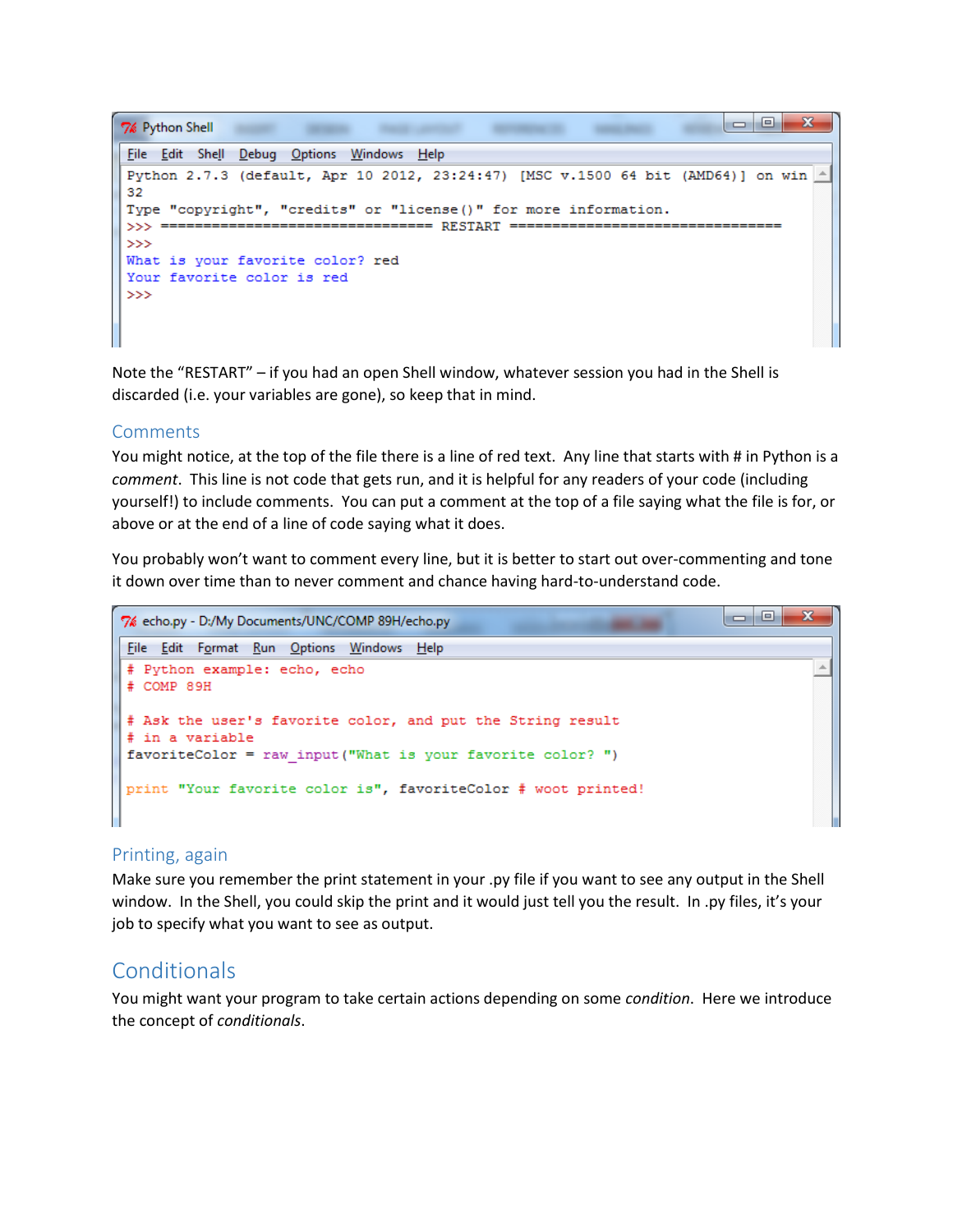# Data type: Boolean

Before introducing conditionals, we need to understand the concepts of True and False in Python. These are a data type called Booleans (bool in Python). Note that you'll need to capitalize the T and F or Python will not recognize them. Also, they should turn purple in IDLE.

#### Comparing values

You can compare values with  $==$  and  $!=$ , as well as  $\lt$ ,  $\lt =$ ,  $>$ , and  $>=$ . The result of any of these expressions is True or False.

```
>> a = 2
>> b = 5
\gg a > b
False
>>> a <= b
True
\gg a == b # does a equal b?
False
\gg a != b # does a not-equal b?
True
```
We can even combine these expressions (parentheses are your friends) or use True and False in them:

```
>> a = 2
>> b = 5
\Rightarrow False == (a > b)True
```
#### Keywords: and/or/not

Python provides the keywords and,  $or$ , and not to allow for combining conditionals. If you haven't been exposed to Boolean logic, it works a lot like you might expect just reading it aloud.

```
>> a = 2
>> b = 5
>>> a < b and False
False
\gg a < b or a == b
True
\gg a < b and a == b
False
>>> True and False
False
>>> True and True
True
>>> True or False
True
>>> not True
False
```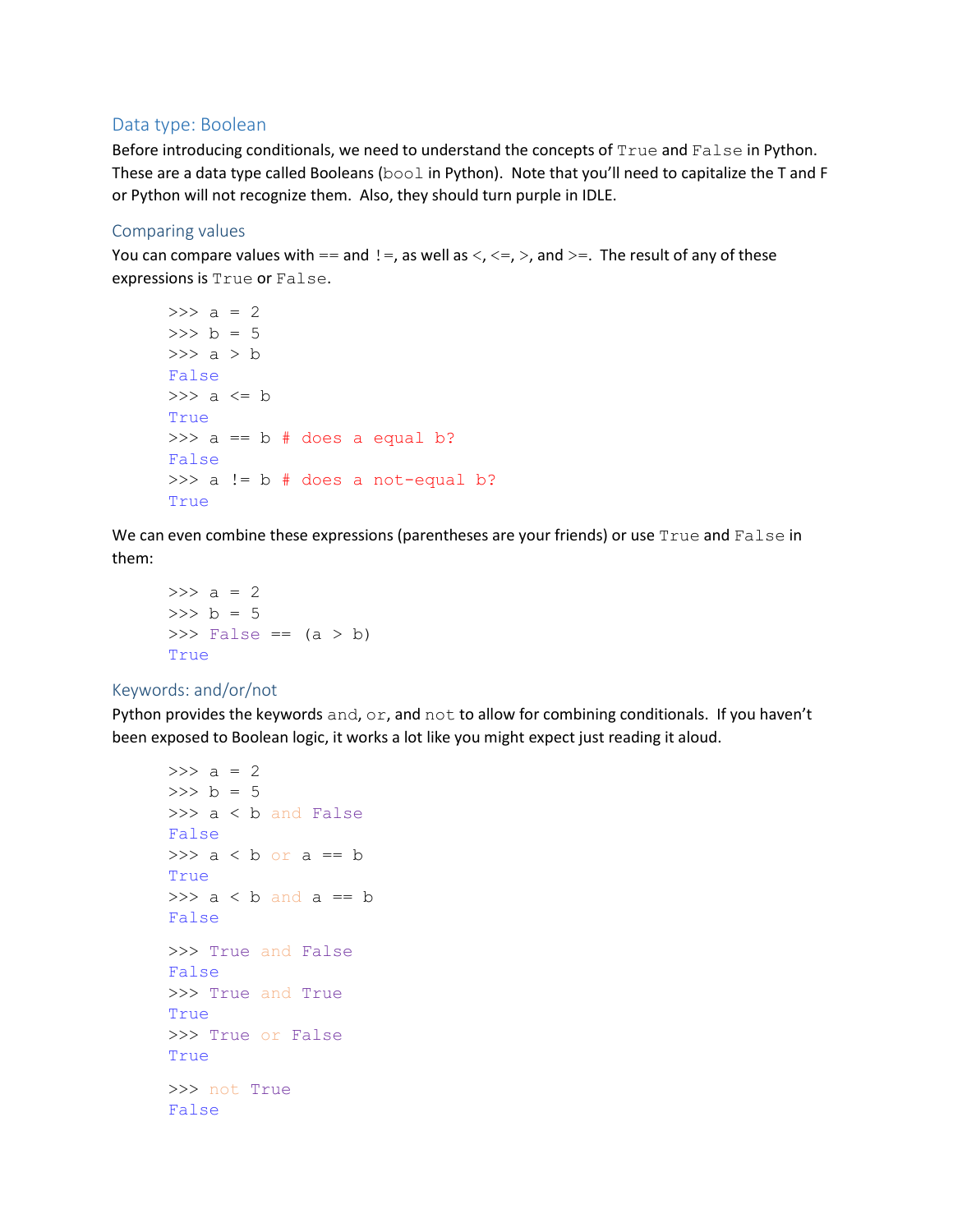```
>>> not False
True
>>> True and (False or not True)
False
>>> True and (False or not False)
True
```
Summary:

- and results in True only if both parts evaluate to True, and False otherwise
- or results in True if either part evaluates to True, and is only False if both parts evaluate to False
- not is True if the expression after it evaluates to False, and vice versa

# If/elif/else

It is common to write a program to take different actions based on the value of some input. For example, you might want to ask the user's graduation year, and then tell them their year in school. Python provides three keywords to help with this:  $\text{if,}$   $\text{elif,}$  and  $\text{else.}$ 

```
\overline{\phantom{a}}\overline{\phantom{a}}\mathbf{x}7% gradYear.py - D:/My Documents/UNC/COMP 89H/gradYear.py
File Edit Format Run Options Windows Help
                                                                                               \blacktriangle# Conditionals - if/elif/else
# COMP 89H
# Ask the user's graduation year
gradYear = raw_input("When do you plan to graduate? ")
if gradYear == "2019":print "You are a freshman."
elif gradYear == "2018":
    print "You are a sophomore."
elif gradYear == "2017":
    print "You are a junior."
elif gradYear == "2016":
    print "You are a senior."
else:
    print "I have no idea :/"
```
If the condition  $gradYear == "2019"$  is true, then the print statement below it is executed. If it is false, Python continues on to the elif. It will try each condition, and execute the *block* indented under it for the first condition that is true. It only executes one block, so if the  $if$  condition is true, it does not even check the other conditions. Similarly, if the second  $\in$  1 if's condition is true, it will not check the third elif or the else.

Note: after the condition for an if or an elif, you need a colon. An else statement has no condition, so it just has a colon after the else.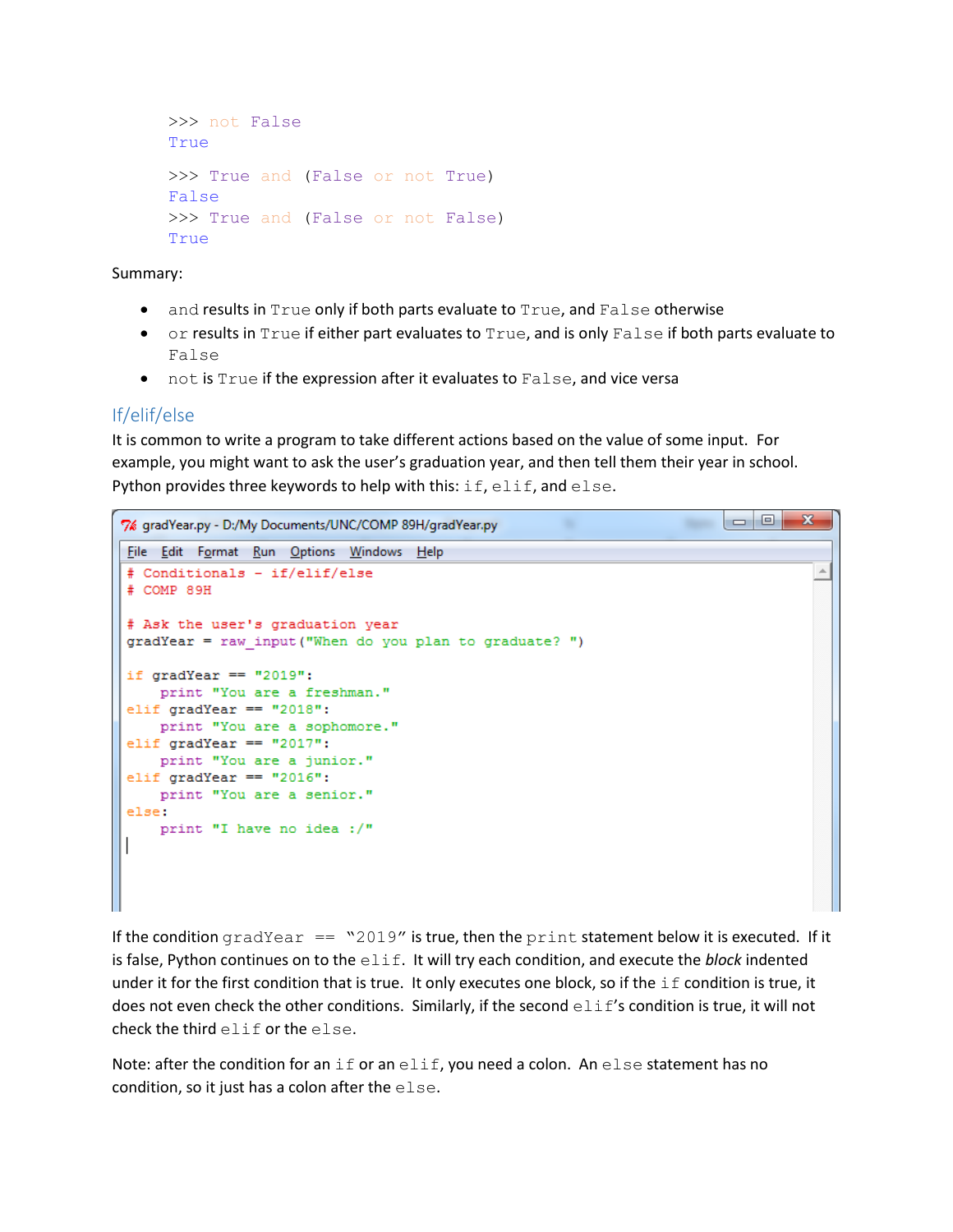#### Indentation

Unlike many other languages, indentation is very important in Python. If you don't indent one of the print statements, or you indent lines more than they should be, you will get an error like the following:

| 7% Syntax error |                                                                 |
|-----------------|-----------------------------------------------------------------|
|                 | There's an error in your program:<br>expected an indented block |
|                 |                                                                 |

IDLE will try to show you where it found the unexpected indentation by highlighting the assumed culprit:

```
# Ask the user's graduation
gradYear = raw input("Whenif gradYear == "2019":
print "You are a freshman."
elif gradYear == "2018":
   print "You are a sophom
elif gradYear == "2017":
```
#### Print is purple?!

Sometimes IDLE will color print purple. In Python 3.x, print is more explicitly a function. In Python 2.x, IDLE enjoys switching the color of print between orange and purple. This should not trouble you too much – just remember that you should treat it as a keyword, so don't name any variables print.

#### Comparing to the result of raw\_input

It's a common mistake to forget that raw input returns a string. Make sure you're careful about this – you can either *cast* the result to an int, or compare the result to a str.

You can always check conditions quickly in the shell:

```
>>> gradYear = raw_input("When do you plan to graduate? ")
When do you plan to graduate? 2019
>>> gradYear == 2019
False
\gg gradYear == "2019"
True
>>> int(qradYear) == 2019 # cast gradYear to an int
True
```
Python will give a ValueError if you try to cast to an int something that isn't:

```
>>> gradYear = raw input("When do you plan to graduate? ")
When do you plan to graduate? Sometime
>>> int(gradYear) == 2019
```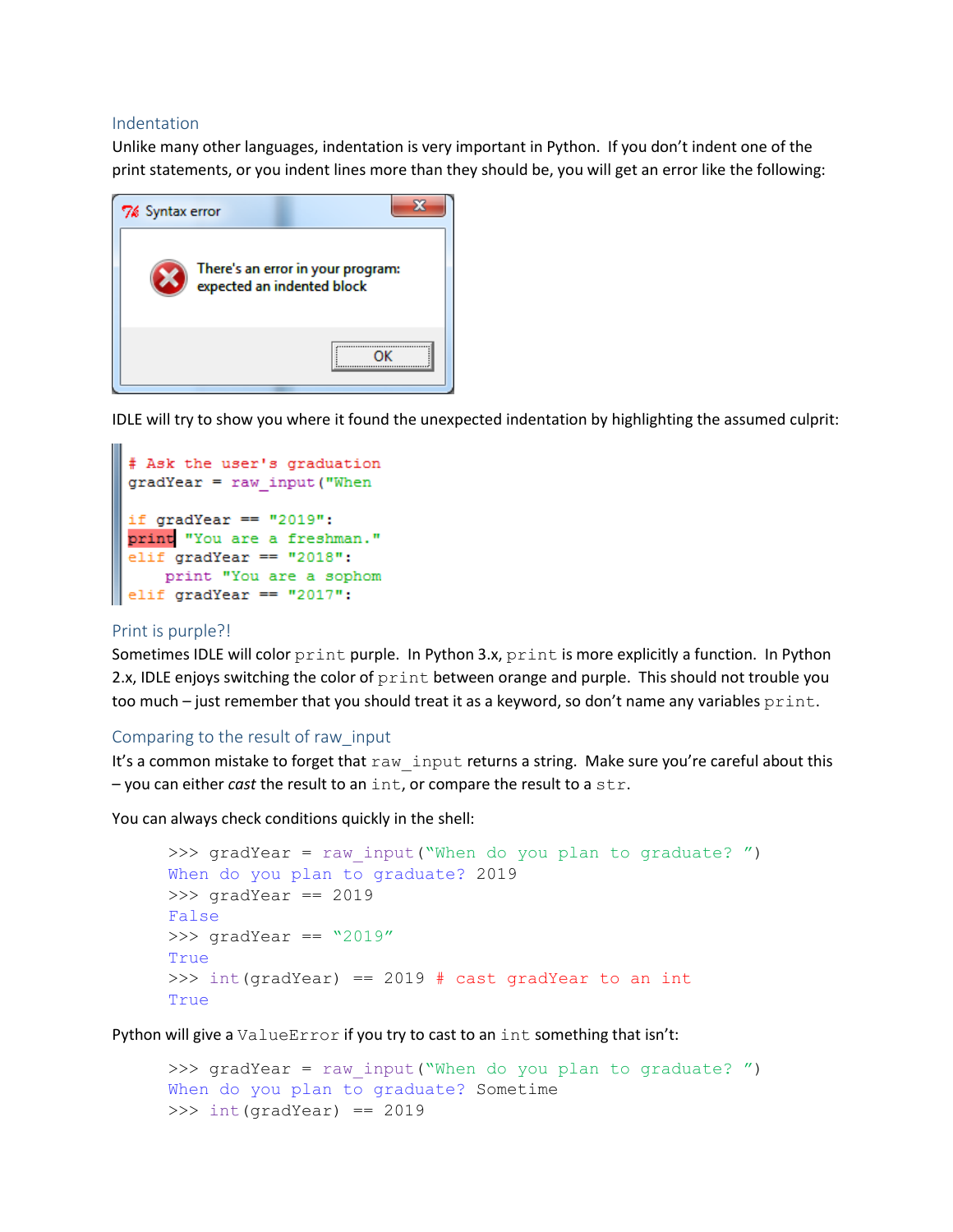```
Traceback (most recent call last):
 File "<pyshell#4>", line 1, in <module>
    int(qradYear) == 2019ValueError: invalid literal for int() with base 10: 'sometime'
```
# Data type: List

So far, we've seen four types:  $str$ , int,  $float$ , and  $bool$ . There is another that we'll use heavily: list. A list is a collection of objects. You can store a list in a variable, and update specific *elements*, or even add to lists together or add something at the end of a list. Unlike some other languages, a list can contain any type of value, even other lists!

# Creating a list

You create a list by surrounding one or more (comma-separated) values with square brackets (next to the 'p' on your keyboard).

```
\gg myList = ['apples', 42, 3.14]
>>> myList
['apples', 42, 3.14]
>>> otherList = [17, 2, myList]
>>> otherList
[17, 2, ['apples', 42, 3.14]]
```
A list inside of another is called a *nested* list.

# Accessing list elements

To access a specific element of a list, you use square brackets, with the *index* of the element you want inside. In Python, like many other languages, the first element has index 0. Unlike some languages, you can also index from the end of the list. The last element has index -1.

```
\gg myList = ['apples', 42, 3.14]
>>> myList[0]
'apples'
>>> myList[-1]
3.14
```
To access a range of elements, you give two values. The range they define starts at the first index, and goes up to *but does not include* the second element. The result of accessing a range will be another list.

```
\gg myList = ['apples', 42, 3.14]
>>> myList[0:2]
['apples', 42]
```
If you don't provide one of the numbers, it assumes you mean the beginning or end of the  $list.$ 

```
>>> myList = ['apples', 42, 3.14]
```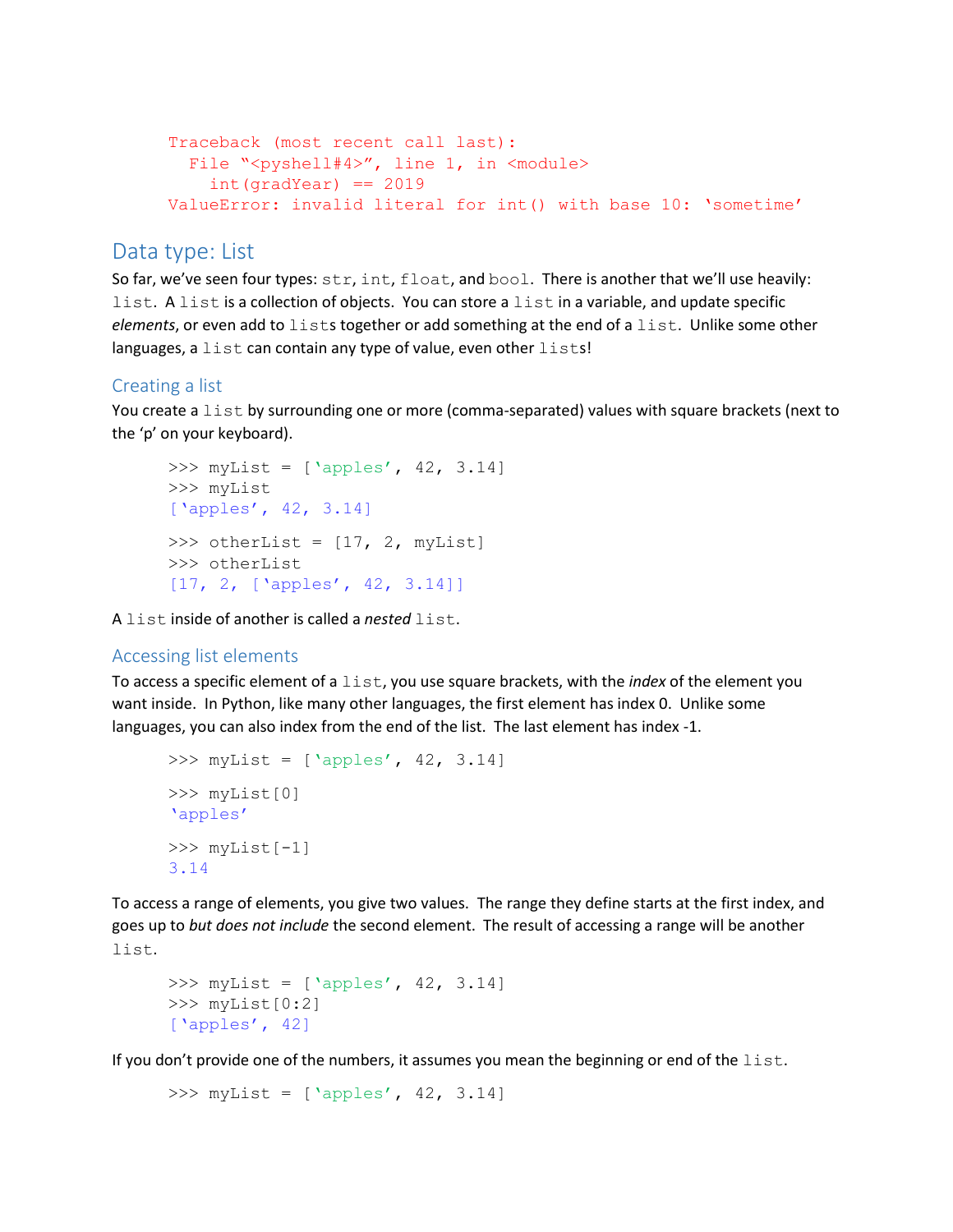```
>>> myList[:2] # 0 to (but not including) 2
['apples', 42]
>>> myList[1:] # 1 to the end
[42, 3.14]
```
Modifying list elements

You can replace a single element of a  $list$  by specifying its index and using  $'=$ :

```
\gg myList = ['apples', 42, 3.14]
>>> myList
['apples', 42, 3.14]
>>> myList[2] = 'banana' # update the element in index 2
>>> myList
['apples', 42, 'banana']
```
# Adding to a list

To add a new value to the end of a list, use Python's built-in list method append. This method uses a notation we haven't seen yet. You provide the name of the  $list$  you want to modify, a period, and then the *call* to append (including parentheses and the parameter).

```
\gg myList = [1, 2, 3]>>> myList
[1, 2, 3]>>> myList.append(4)
>>> myList
[1, 2, 3, 4]
```
#### Data type: None

Note that you don't need to set the result of  $myList.append(4)$  to be a variable, because it *modifies* the list given before the period. In fact, you won't want to set this to anything, because the method append doesn't *return* anything. (We'll get more into what return means later.)

Using our previous example, we can again modify the list:

```
>>> newList = myList.append(5)
>>> newList
>>> myList
[1, 2, 3]
```
Here we have an oddity  $-\text{newList}$  didn't display anything in the shell. This is because its value is None (remember, append didn't return anything so there was nothing to set newList equal to). We can explicitly tell the shell to print the value of newList to see this:

```
>>> print newList
None
```
Just like any other value, you can set a variable equal to None. We can even compare it to newList: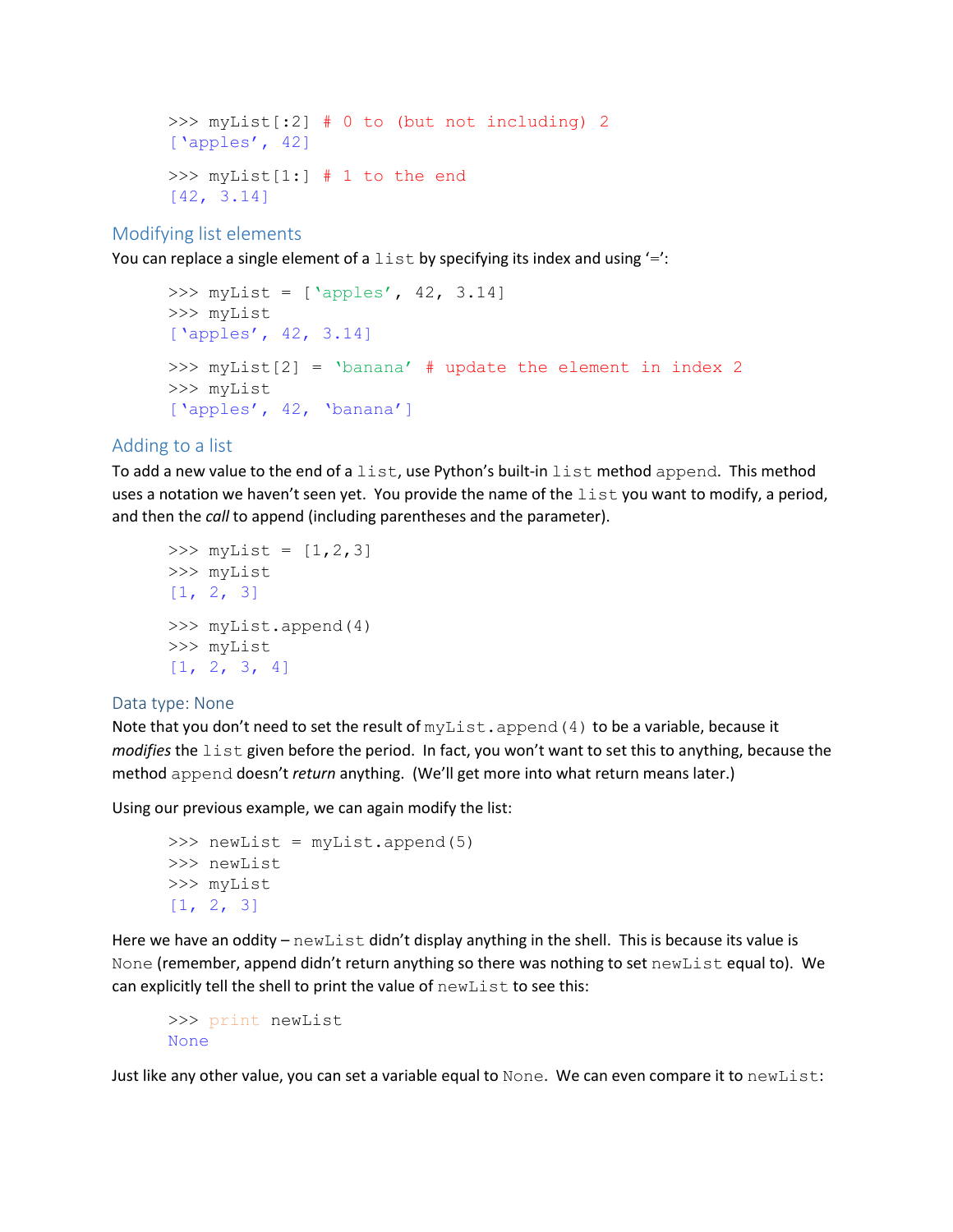```
>>> a = None
>>> newList == a
True
```
Finally, note that None turns purple, just like True and False. If it doesn't turn purple in IDLE, make sure you remembered to capitalize the 'N', and that your file is saved with a .py extension.

## Loops

With what we know already, it would be straightforward to write a program that echoes the letters of a user's input. Just like with  $lists$ , you can index into a  $str$  to get a single character. For example, you could write:

```
word = raw input ("Please enter a word: ")
print word[0]
print word[1]
print word[2]
print word[3]
```
However, this approach has some drawbacks. If the user enters a word with more than 4 letters, not all of them will be printed. Even worse, if the user enters a word with only three letters, IDLE will give an error:

```
|>>> ================================= RESTART =============
555Please enter a word: cat
\mathbf ca
\mathbf tTraceback (most recent call last):
 File "D:\My Documents\UNC\COMP 089H\printing letters.py", line 9, in <module>
    print word[3]
IndexError: string index out of range
>>
```
We could get around this by checking for various string lengths, using the built-in function  $l$ en:

```
word = raw input ("Please enter a word: ")
if len(word) == 1:
     print word[0]
elif len(word) == 2:print word[0]
     print word[1]
elif len(word) == 3:print word[0]
     print word[1]
     print word[2]
elif len(word) == 4:
     print word[0]
```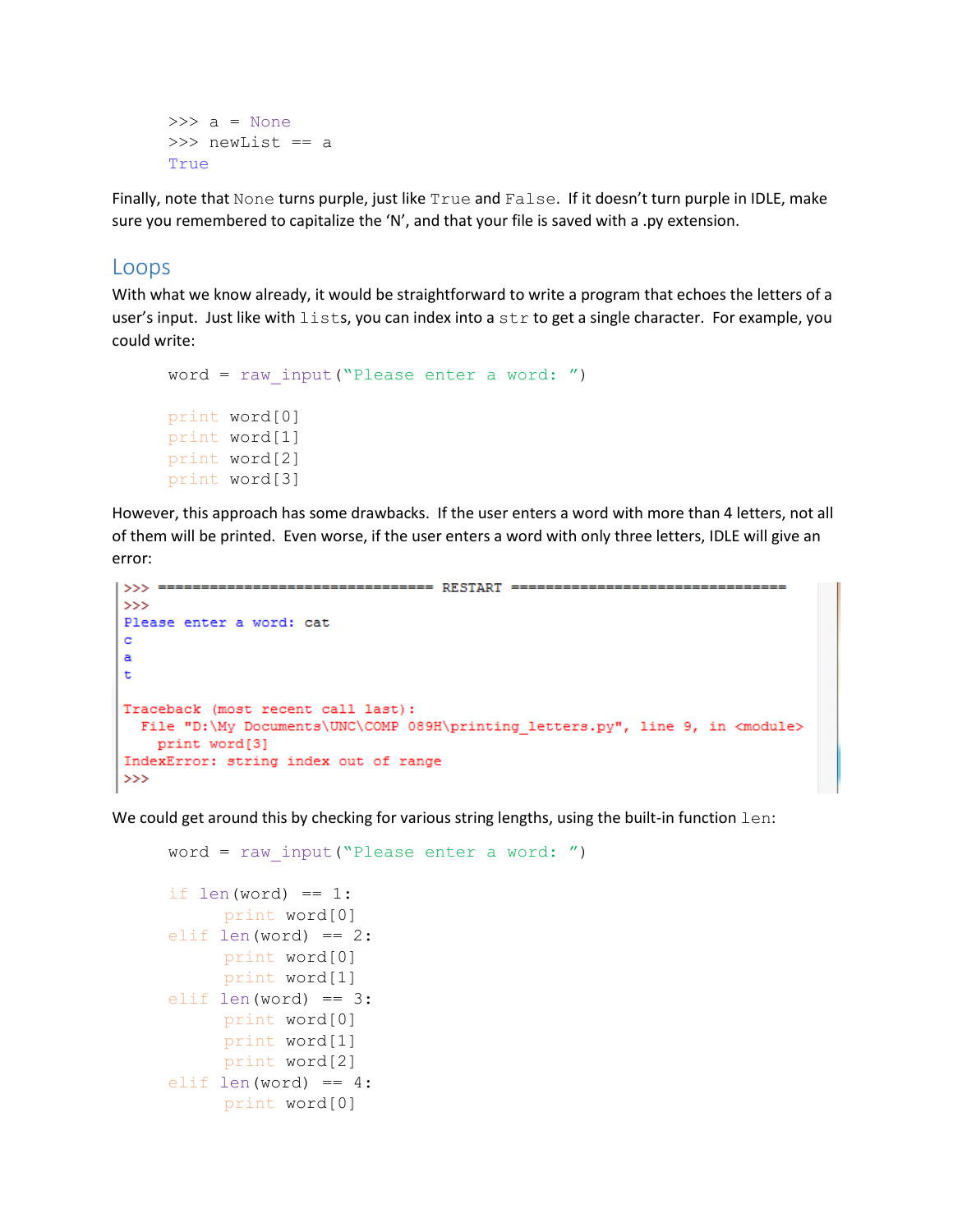```
print word[1]
print word[2]
print word[3]
```
Not only is this approach painfully repetitive, but the word entered can be any of a variety of lengths. More importantly, it requires us to *hard-code* the possible word lengths in the code. It would be better to be able to take some action for each letter, without having to take into account the number of letters explicitly.

## For loops

Python provides for loops that fit our needs perfectly. They use the keywords  $for$  and  $in$ .

#### For-each

Some other programming languages have the concept of "for-each" loops. In Python, all  $for$  loops behave this way. Namely, the variable you define is set to each *value* in the iterable:

```
>>> for letter in "hello!":
          print letter
h
e
\mathbf{1}\mathbf{1}o
!
```
To write a for loop, you pick a name for the *loop variable*, provide the *iterable* to iterate over, and then put a block of code indented under the for line. For strs and lists, Python assigns each element to the variable name you define, then runs the block of indented code. The iterable you define can be defined in-place or, more often, a variable:

```
>>> myList = [1, 4, 9]
>>> for val in myList:
        print val
1
4
9
```
If you try to write a for loop without an iterable, Python will throw a TypeError: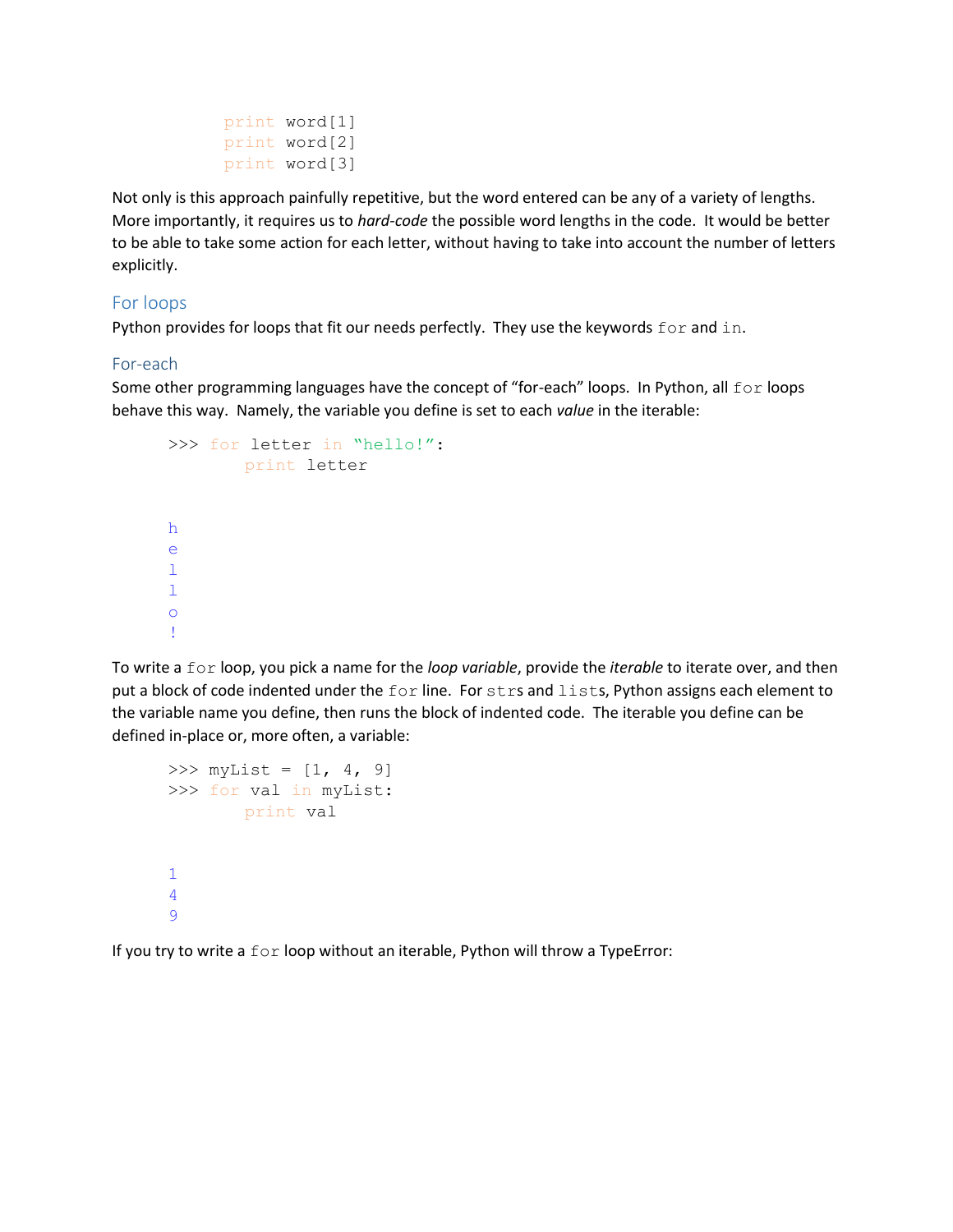```
>>> for val in 4:
        print val
Traceback (most recent call last):
 File "<pyshell#2>", line 1, in <module>
    for val in 4:
TypeError: 'int' object is not iterable
\gg
```
## For-index

Sometimes you might want to do something given the index of an element in an iterable. To facilitate this, Python provides the built-in method  $range$ , which is powerful when combined with  $len$ . When used with one input, range returns a list containing the numbers 0 to that value, *exclusive*. You can provide two inputs to define the starting point of the range, and three to define the step amount. If you forget, watch for the tool-tip that pops up in IDLE once you type the '(' after range:

```
>> range (5)
[0, 1, 2, 3, 4]>> range (2, 5)[2, 3, 4]>> range (1, 10, 1)[1, 2, 3, 4, 5, 6, 7, 8, 9]>> range (0, 10, 2)[0, 2, 4, 6, 8]>>> range(
         range([start,] stop[, step]) -> list of integers
```
Recall that indices in Python start at 0. Therefore, the indices for a  $list$  go from 0 to 1 less than the length of the list. This is what makes range and len very powerful together. Remember that they are both functions, so you *call* them with parentheses, and put the input inside. Because len returns an int, that can be used as input to range:

```
>>> myList = ["apple", "banana", "cantaloupe"]
>>> for i in range(len(myList)):
        print "The fruit at position", i, "is", myList[i]
The fruit at position 0 is apple
The fruit at position 1 is banana
The fruit at position 2 is cantaloupe
```
This is the same as if you'd written it out without chained function calls, and makes the for-each-ness of all Python for loops more obvious:

```
>>> myList = ["apple", "banana", "cantaloupe"]
>>> length = len(myList)
```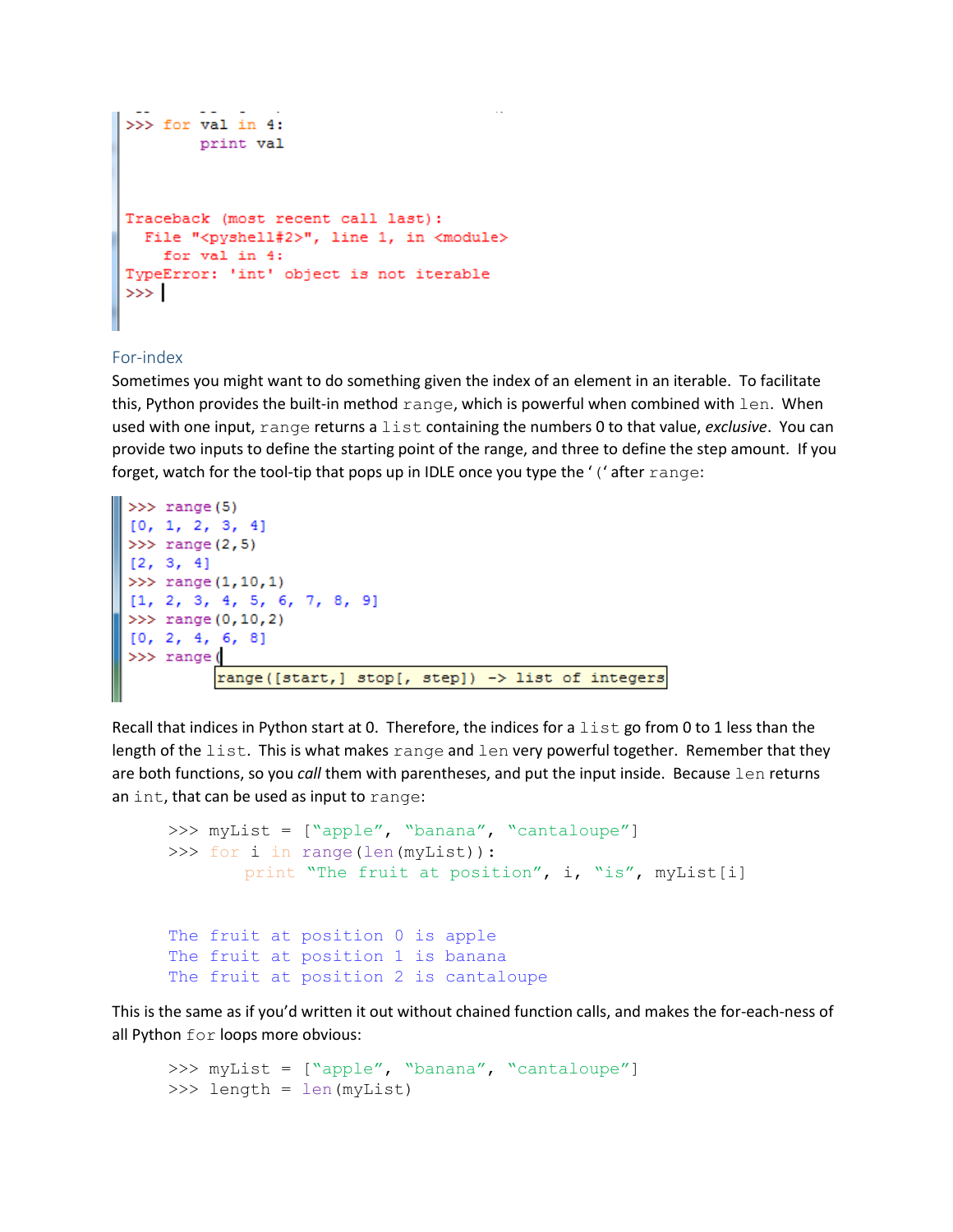```
>>> length
3
>>> indexRange = range(length)
>>> indexRange
[0, 1, 2]
>>> for i in indexRange:
       print "The fruit at position", i, "is", myList[i]
The fruit at position 0 is apple
The fruit at position 1 is banana
The fruit at position 2 is cantaloupe
```
# While loops

Although  $for$  loops are great if you know how many times you want to repeat, sometimes you want to repeat *until* a condition changes. For example, you might want to echo user input until the user enters a specific stop-word.

This is a good time for a while loop. Like  $for$  loops, you put a colon at the end of the line and indent the *body* of the loop below that. Unlike for loops, you specify a *condition* that defines when the loop should continue:

```
\gg ans = '>>> while ans != '.':
        ans = raw input ("Please enter a word, or '.' to quit: ")
         print "You said:", ans
Please enter a word, or '.' To quit: apple
You said: apple
Please enter a word, or '.' To quit: banana
You said: banana
Please enter a word, or '.' To quit: .
You said: .
```
Of course, you could clean this up with conditionals to avoid echoing the '.', but it gets the idea across.

#### Infinite loops

One common mistake, even among experienced programmers, is to forget to change whatever value the while loop condition checks. For example, if you used a while loop to print the squares of 1-10, you might write it like this:

```
>> num = 1
>>> while num <= 10: # I will never stop :o
         print num * num
```
If you run this, be ready to hit Ctrl-C to cancel IDLE's computations. You should see 1 printed until you cancel the command or IDLE gives up.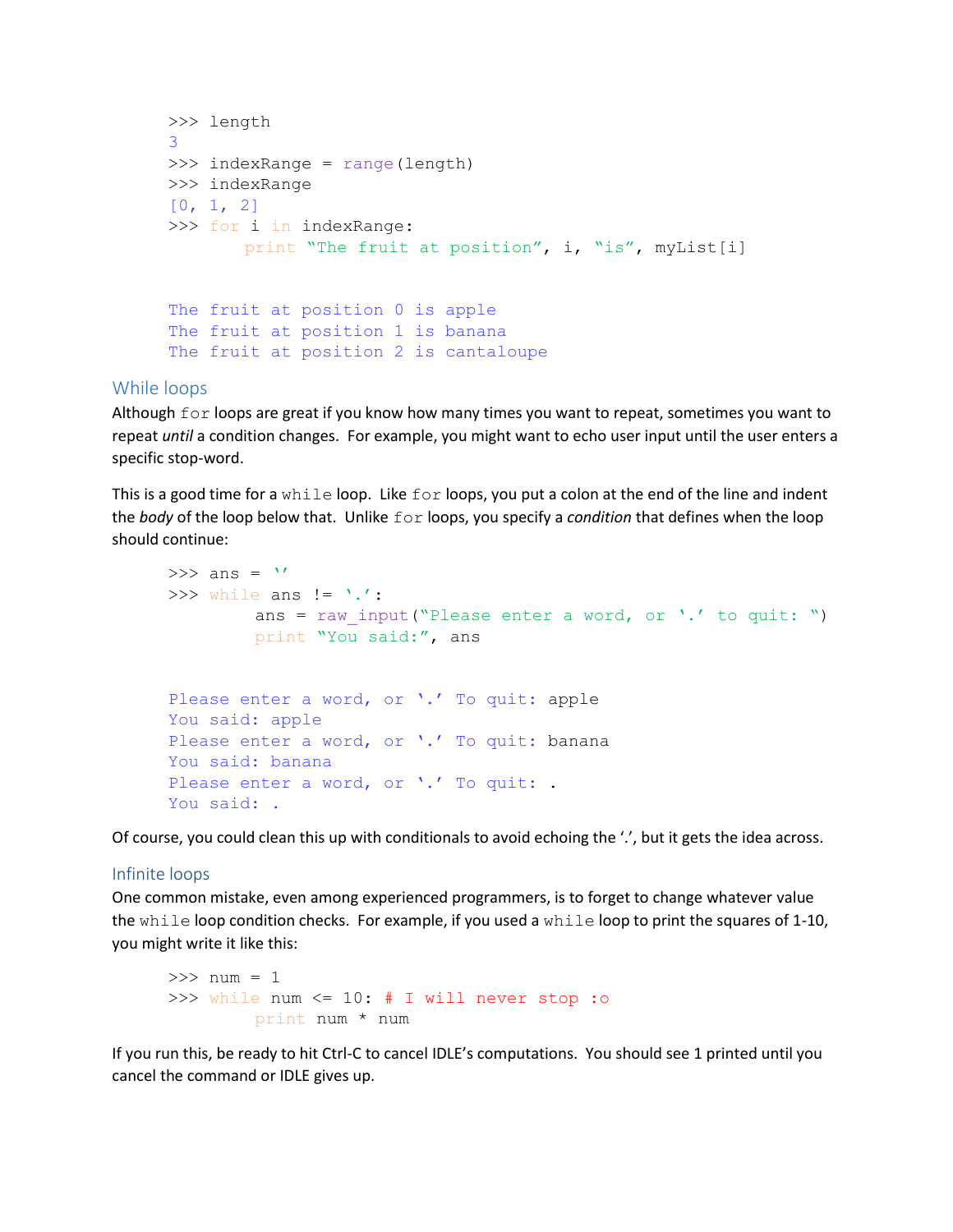With while loops, you have to explicitly change the value that you're checking. In this case, that means we have to *increment* num:

```
>> num = 1
>>> while num <= 10: # much better
         print num * num
        num += 1 # same as num = num + 1
```
# Functions

So far, we've only used Python as a scripting language, by typing commands in a .py file or in the shell, and seeing their immediate results. Sometimes you might want to change a single value and run a large chunk of code again to see the difference. You could do this by creating a *function*.

We've already seen a bunch of built-in functions, and a method that belongs to a specific type:

- int
- str
- raw input
- range
- len
- append # belongs to lists, make sure to call it like myList.append(...)

You can easily create your own functions in python using the keyword  $\det$ . You will need a name for the function, and to make up names for its parameters. By convention, function names in Python start with lowercase letters.

```
>>> def myAddFunction(a, b):
        print a + b
>>> myAddFunction(2, 6)
8
```
Notice that Python colors the keyword def orange, but the function name is colored blue to help it stand out. In the example above, a and  $b$  are the names of the parameters. This doesn't mean that you have to provide variables that already have those names, but rather that whatever goes before the first comma in the argument list gets assigned to  $a$ , and whatever goes second gets stored in  $b$  for the duration of the function.

# print versus return

It's not always helpful to have a function that just prints something. If you wanted to use myAddFunction in an expression with other values, it would fail: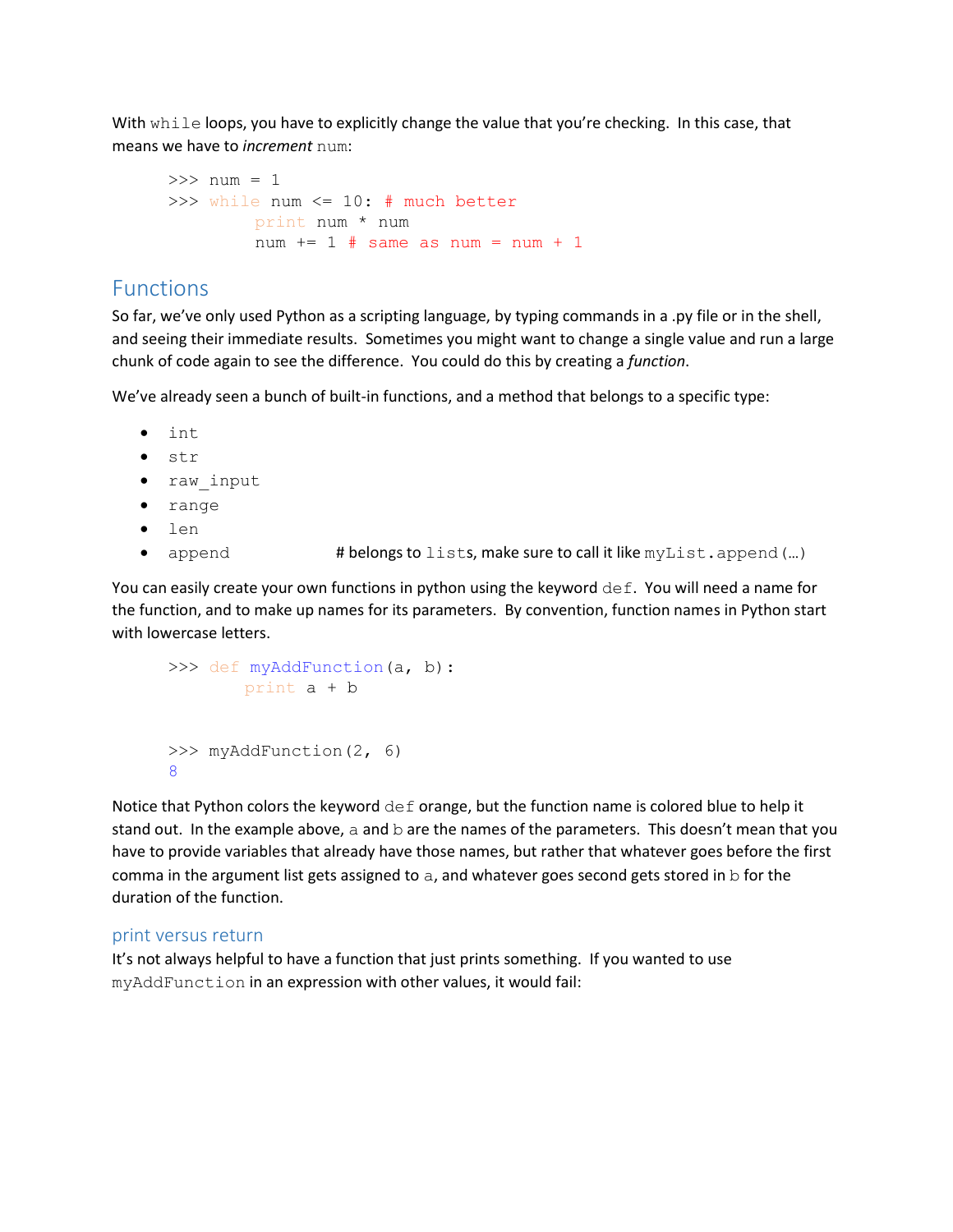```
>>> def myAddFunction(a, b):
         print a + b>>> myAddFunction(1,2) * myAddFunction(3,4) # expect: 3 * 7 = 213
 \overline{7}Traceback (most recent call last):
  File "<pyshell#59>", line 1, in <module>
     myAddFunction(1,2) * myAddFunction(3,4) # expect: 3 * 7 = 21TypeError: unsupported operand type(s) for *: 'NoneType' and 'NoneType'
ll >>>
```
Like the list method append, the function we defined doesn't *return* anything. In our case, it prints the values 1+2 and 3+4, but then returns None in each case. Unfortunately, you can't use '\*' with None.

If we want to be able to do more than just print the sum, we should instead *return* it from the function using the keyword return:

```
rypenfror: unsupported operand type(s) for m: moneryper a
>>>>> def myBetterAddFunction(a, b):
       return a + b>>> myBetterAddFunction(1,2) * myBetterAddFunction(3,4)
21
\gg 1
```
Because we are now *returning* the value a+b, each call to myBetterAddFunction effectively gets replaced with its result (in this example, these are ints), before multiplying them.

Note: this is the same as:

```
\gg>>> firstNum = myBetterAddFunction(1,2)
>>> secondNum = myBetterAddFunction(3,4)
>>> firstNum * secondNum
21
\gg
```
# Python modules and packages

Python provides a variety of built-in modules that you can use. For example, if you wanted to calculate math functions like the square root of a number of the sine of a number, you would use math.

You import a module using the import keyword. Then, whenever you want to use anything (functions, etc.) in it, you preface that with "moduleName.", like "math.":

```
>>> import math
>>> math.sqrt(4)
2.0
```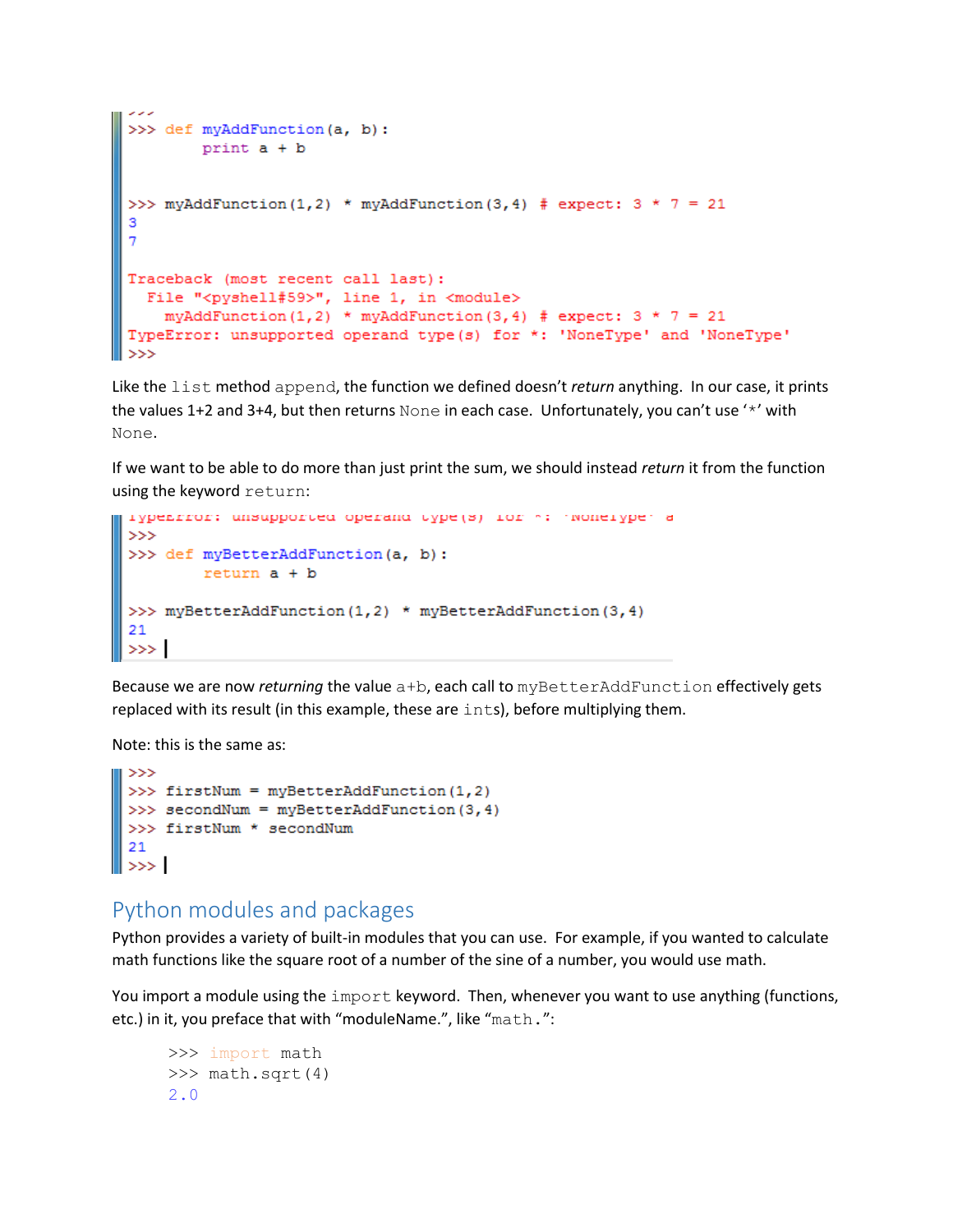```
>>> math.sin(math.pi) # note: e-16 is very close to 0
1.2246467991473532e-16
```
You can also download useful Python packages, such as TkInter and pygame for GUIs and games, NumPy and SciPy for scientific computing, or the Python Imaging Library for image editing:

- <https://wiki.python.org/moin/TkInter>
- <http://www.pygame.org/hifi.html>
- <http://www.numpy.org/>
- <http://www.scipy.org/>
- <http://pythonware.com/products/pil/>

# Application: File Input/Output

Python provides us with some useful methods for file I/O. To open a file, you provide its location (relative or absolute), and how you intend to access it ('r' to read, 'w' to write, 'a' to append; note that 'w' completely overwrites its contents). If you don't provide an access mode, Python defaults to 'r'.

# Reading lines in a file

The file object returned from open is an iterable, so you can use a for loop to iterate over its lines:

```
>>> f = open("textfile.txt."," 'r')>>> for line in f:
         print line
// My favorite foods
popcorn
apples, green grapes
>>> f.close() # don't forget to close the file when you're done!
```
# Handling lines in a file

As you can see in the previous example, there are empty lines between lines of the file. This is because in text files, the string "\n" or "\r\n" tells the text editor that there is a new line before the next character. This whitespace can get messy, so Python provides a string method to strip away the excess whitespace:

```
>>> f = open("textfile.txt."," 'r')>>> for line in f:
        s = line.start(p() print s
// My favorite foods
popcorn
apples, green grapes
>>> f.close() # don't forget to close the file when you're done!
```
The strip method removes leading and trailing whitespace, i.e. newline characters, tab characters ("\t"), and spaces at the beginning and end of the string.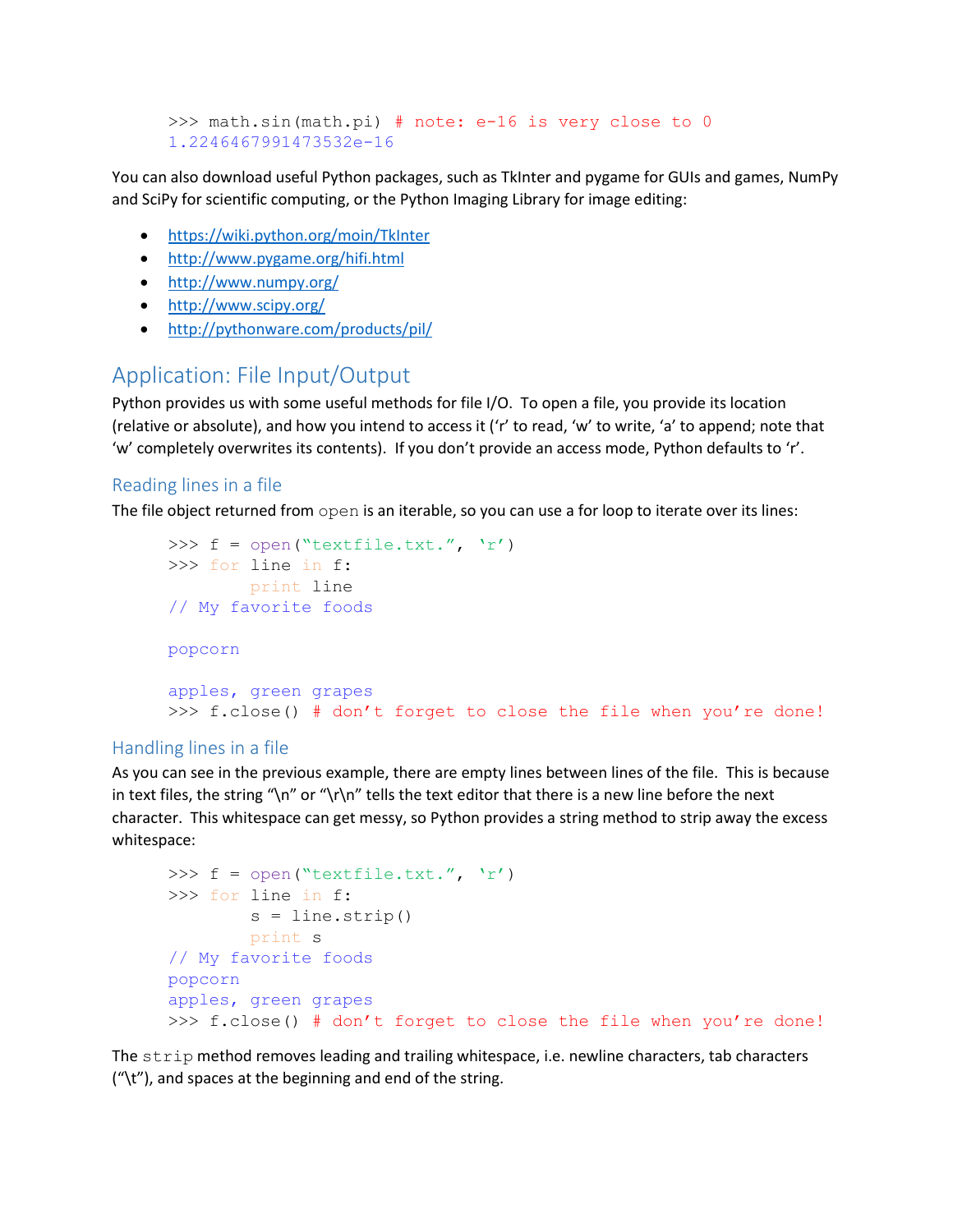It would also be convenient to easily split up lines, for example at commas or semicolons. For this, there is the string method split. It takes a separator and returns a list of strs:

```
>>> f = open("textfile.txt."," 'r')>>> for line in f:
        s = line.start(p()vals = s.split(','') print vals
['// My favorite foods']
['popcorn']
['apples', ' green grapes']
>>> f.close() # don't forget to close the file when you're done!
```
However, because there was a space after the comma, the string " green grapes" still has a leading space. We can use strip again, along with a  $for$  loop for the values in the split list:

```
>>> f = open("textfile.txt."," 'r')>>> for line in f:
        s = line.start(p()vals = s.split(','') for val in vals:
             print val.strip()
// My favorite foods
popcorn
apples
green grapes
>>> f.close() # don't forget to close the file when you're done!
```
Finally, my file contains a comment, indicated by a line starting with " $//''$ . It would be nice to ignore that line. We can do that by using an if statement and checking if the line starts with " $//''$ .

```
>>> f = open("textfile.txt."," 'r')>>> for line in f:
        s = line.start(p() # Ignore comment lines
         if not s.startswith("//"):
            vals = s.split(','') for val in vals:
                 print val
popcorn
apples
green grapes
>>> f.close() # don't forget to close the file when you're done!
```
#### Writing to a file

If you have data in your code that you want to output to a file, you can open a file and use the write method to add text to it. Don't forget to add new-line characters if you want separate lines in your file!